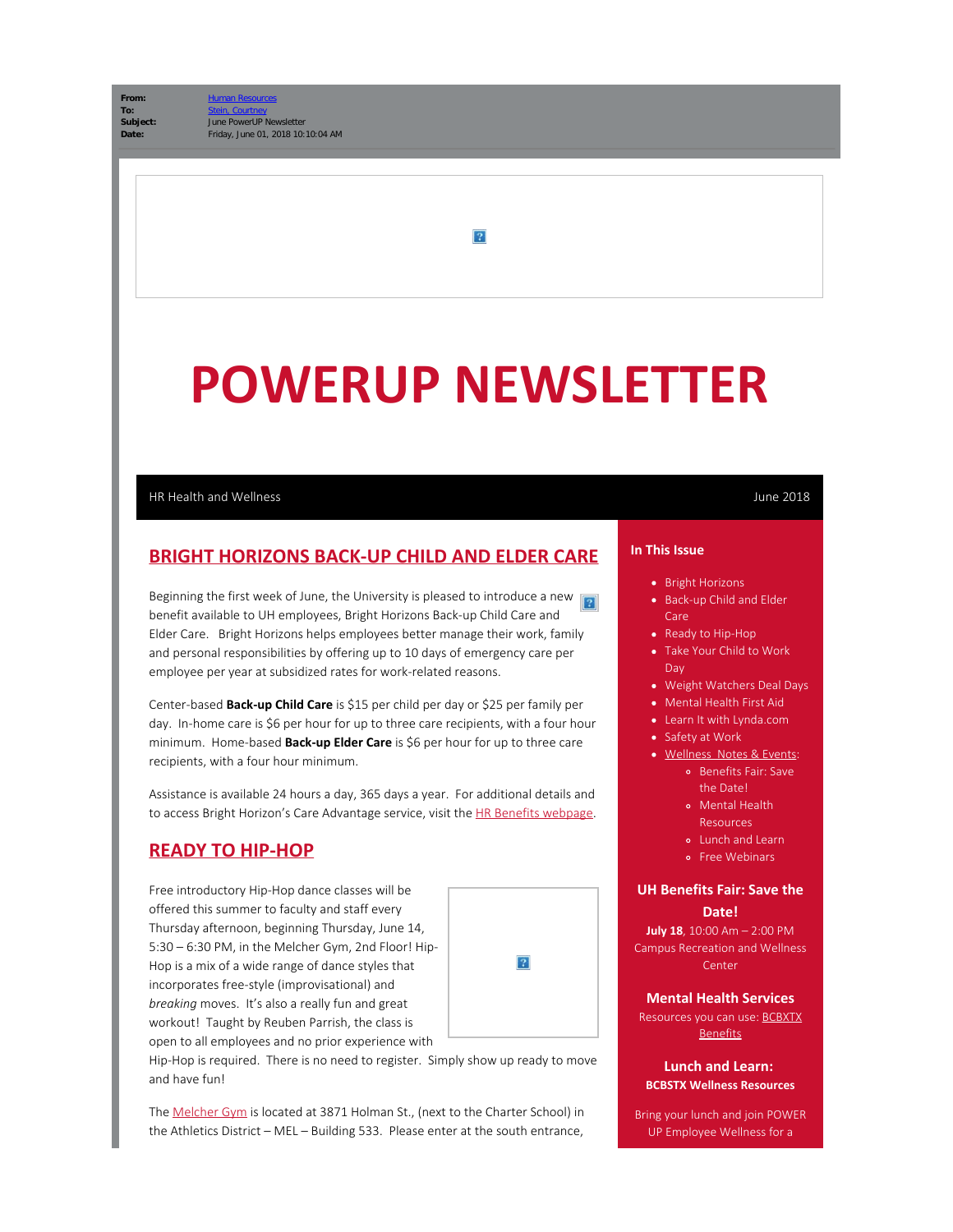take the stairs and follow the signs to the gymnasium. With the appropriate permit, employees can park in Faculty/Staff Parking Lot 15C or the Stadium Garage. There is also Visitor Parking in the Stadium and metered parking along Holman Street.

# **TAKE YOUR CHILD TO WORK DAY**

The second annual Take Your Child to Work Day is Friday, June 8. The special event provides employees the opportunity to bring their children ages 6 to 13 to work to participate in special activities on campus designed just for them (parents must accompany children). Children will receive a voucher for a free lunch at Fresh Food Company. While registration is now closed, additional information about the day can be found [here](https://cloudapps.uh.edu/sendit/l/aQWIL5Hvz8MebkJzITqY6A/ECyrg42lAuzE1dXRTG1CpQ/9LuN3h7s83LPzmivThAofQ).

Founded 25 years ago, Take Your Child to Work Day is a national public education program that aims to inspire children to dream big by providing them an at-work experience. Children not only witness a day in the life of their parents but also get to meet other professionals and learn what they do.

# **WEIGHT WATCHERS DEAL DAYS**

A new 12-week series of Weight Watchers at Work will begin July 19! Join WWs during "Deal Days", any time between June 14 – 21, and receive the special discounted rate of \$132.60 for the series! You can find out more about University of Houston Weight Watchers during an Information Session, Thursday, June 28, in the Campus Recreation and Wellness Center Rotunda Room at 12:00 noon. During the free session, you'll learn about the UH WWs *Freestyle* meetings occurring every Thursday from 12:15 to 1:00 PM on campus in the CRWC. Meetings are open to all faculty, staff and students and provide ongoing support, encouragement and the convenience of being able to meet onsite at the University. (Please note that outside of the special Deal Days window, pricing remains at the usual rate of \$156.00 for the 12 week series.)

For more information and to register, email [POWERUP@uh.edu](mailto:POWERUP@uh.edu) or contact Court Stein, Wellness Administrator, at 713-743-1991.

# **MENTAL HEALTH FIRST AID**

UH Wellness will be offering their popular Mental Health First Aid Training this summer on Friday, June 29th from 8:00 M to 5:00 PM, free of charge to all UH faculty and staff. This 8 hour, highly interactive training seeks to educate the campus community about the signs of common types of mental health illness, how to initially support someone, and how to connect them to professional support. Participants must be present all day to receive full certification. Class size is limited to 30. Visit the [MHFA website](https://cloudapps.uh.edu/sendit/l/aQWIL5Hvz8MebkJzITqY6A/norzQgTDVjDCViEdG024hA/9LuN3h7s83LPzmivThAofQ) to learn more and register.

# **LEARN IT WITH LYNDA.COM**

Interested in learning a new skill? Do it today with Lynda.com, the University's new online training program available to employees 24/7. Lynda.com offers employees over 6,800 courses in Business, Technology and Creative Skills all taught by industry experts. Start your journey to learning by taking the online tutorial to learn about the many features the program provides. Then, visit the Learning Paths feature or simply search the topic or area in which you'd like to learn more. To access Lynda.com, visit **Access UH** and click on the Lynda.com tile under "University Services".

presentation by Blue Cross Blue Shield of Texas HealthSelect to learn about the various wellness resources available to you to keep you fit and healthy.

- Monday, June 25, 12-1PM in the EDR Pavilion, MD Anderson Library, 2nd Fl.
- Tuesday, June 26, 12-1PM at the ERP Building 1, Room 214 Register [here](https://cloudapps.uh.edu/sendit/l/aQWIL5Hvz8MebkJzITqY6A/QOf6BV5unO8PYe3NUhAILA/9LuN3h7s83LPzmivThAofQ).

# **Free Webinars:**

### **Weight Watchers Success Stories**

- Lisa's Story
- Thursday, June 7 at 1:00 PM CST (1 hour) Register [here](https://cloudapps.uh.edu/sendit/l/aQWIL5Hvz8MebkJzITqY6A/S763FVq42AhxBXscKF1av9QA/9LuN3h7s83LPzmivThAofQ).
- Matt's Story
- Tuesday, June 19, 12:00 PM CST (1 hour) Register [here](https://cloudapps.uh.edu/sendit/l/aQWIL5Hvz8MebkJzITqY6A/SOIp2IPGf1pdWTVznT1hkg/9LuN3h7s83LPzmivThAofQ).